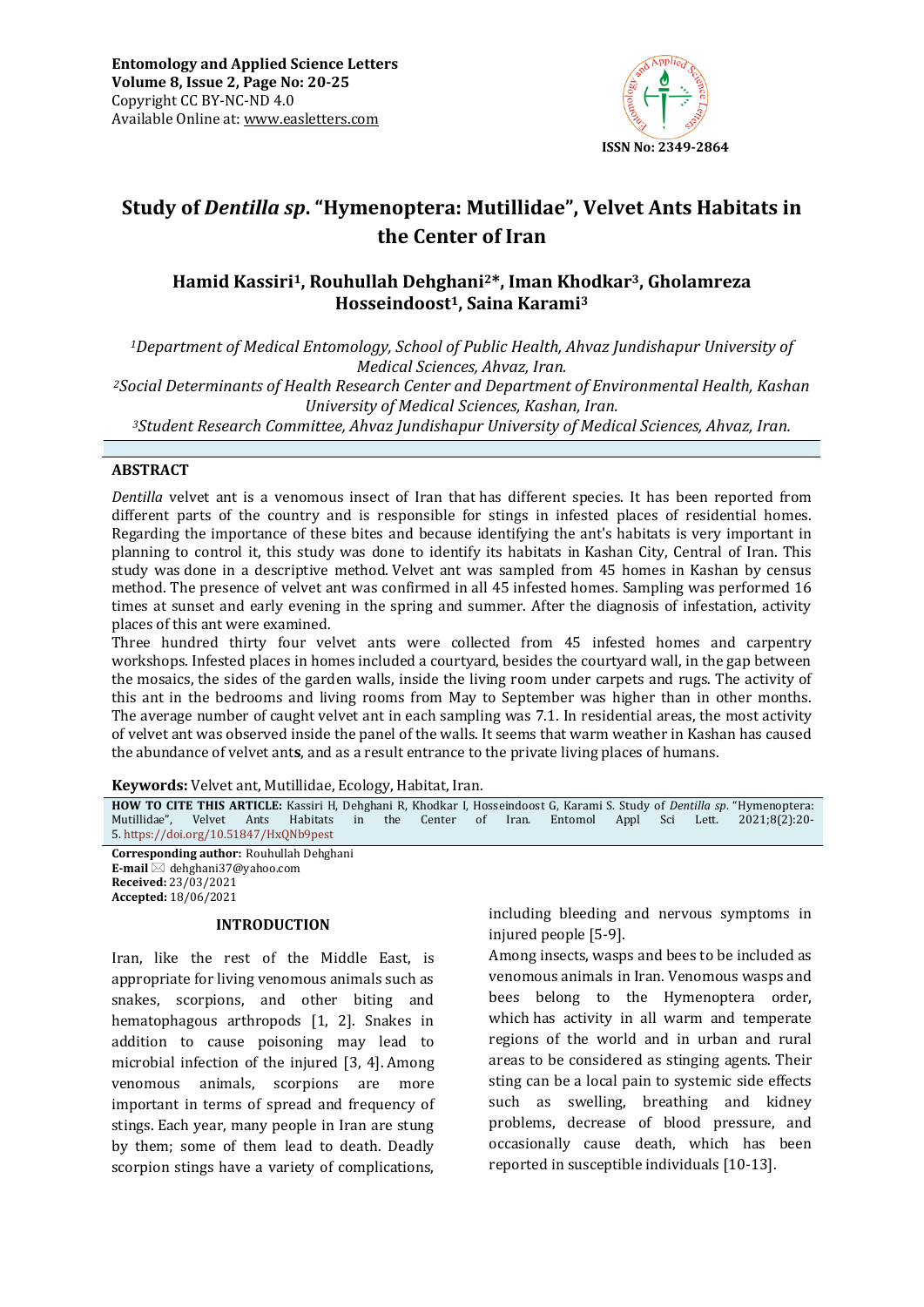The exact number of deaths due to bee sting in the world is not available but in some countries such as the United States between 1802 to 1997, about 28.2 percent of the death rate due to stings of venomous animals were attributed to wasps and bees [14]. Four families of Hymenoptera such as Vespidae, Apidae, Mutillidae, and Formicidae are able to sting and defend the nest and their biological realm. *Vespula vulgaris, Vespula germanica, Vespula pensylvanica, Vespa orientalis, Vespa carbro*, and wasp species are examples of stinging bees when their nest is targeted to manipulating or destroying, they find the aggressive spirit and attack humans or animals. Bees and wasps more use their sting to defend the colony. When a wasp or bee stings a person, venom enters the body through the sting and the person suffers from complications that have both local and systemic symptoms [15, 16]. Among the four families of stinger bees, wasps, and ants, the family members of Mutillidae or velvet ants are not offensive and their defense and sting to the injured take place individually. This family is famous for painful sting or killing cow, but death due to their sting has not been reported yet. Some mutillid wasps are parasitoids immature stages of insects, including other wasps [17, 18]. Their sting is like the other bees, people who have an allergy to the sting may show too much reaction to it, so as a result should be avoided to encounter and contact and sting. Treatment of sting is like any ordinary sting, velvet ant stings are usually for defense [19, 20].

All Mutillids are single wasps that attack mostly larvae, pupae, or matures of Hymenoptera. However, in some cases, the velvet ant targets larval stages of beetles, moths, and cockroaches with its non-nutritional. Mutillids are not a real threat to humans, livestock, or pets. LD50 venom of velvet ants is 71 milligrams per kilogram of body weight for the mouse that is relatively non-toxic and low risk compared with *Pogonomyrmex* ant (a genus of harvester ants, occurring primarily in the deserts of North, Central, and South America), which is equivalent to 0.12 and in some bees 2.8 mg/kg [21, 22]. Mutillidae family includes about 230 genera and about 8,000 species that are scattered around the world [23-25]. In some

sources, it has been reported that the number of species and genera of this family is 4200 and 208, respectively and the number of species is estimated to reach 6,000 [26].

In Iran, 67 species in 21 genera have been identified. These species have been collected from different provinces of the country, including Ilam, and West and East Azerbaijan [27, 28]. Fear of animals including insects and other arthropods is important because of being toxic and likely to bite or sting humans [29, 30]. Velvet ants with *Dentilla* genus are considered recently because of their stings reported in Kashan. In the present study, we examined the habitat and normal activity location of these creatures.

# **MATERIALS AND METHODS**

This descriptive study was performed to identify the habitats of velvet ants in Kashan, Isfahan Province, and sampling was accomplished 16 times at sunset and early evening of spring and summer. A total of 45 infested houses and carpentry workshops around them were sampled in Kashan, where the presence of velvet ants was confirmed in all these places. Sampling was done by the census method. The places studied for velvet ant catching were in residential areas or around them. The duration of each sampling was 3 hours from 8 pm to 11. The number of participants was 3 people. At night using a flashlight in the courtyard and keeping it at a distance of 20-15 cm velvet ants were collected using forceps from the floor, sides of walls, inside the rooms, split among the mosaics, and under the rug and carpet. Then they were transferred to the laboratory in the containers with lids, containing numbers and basic information e.g. date and place of the collection. Next, their accurate species were identified by the identification key and under consideration of morphological parameters using a stereomicroscope. Also, the studied areas, regional characteristics, the number of sampling, the number of catching at each time, as well as generally collected data from the place of catching were presented with statistics, photographs, and descriptive tables. All data were analyzed according to the relevant laws and guidelines of the ethical standards of the Declaration of Helsinki**.**

21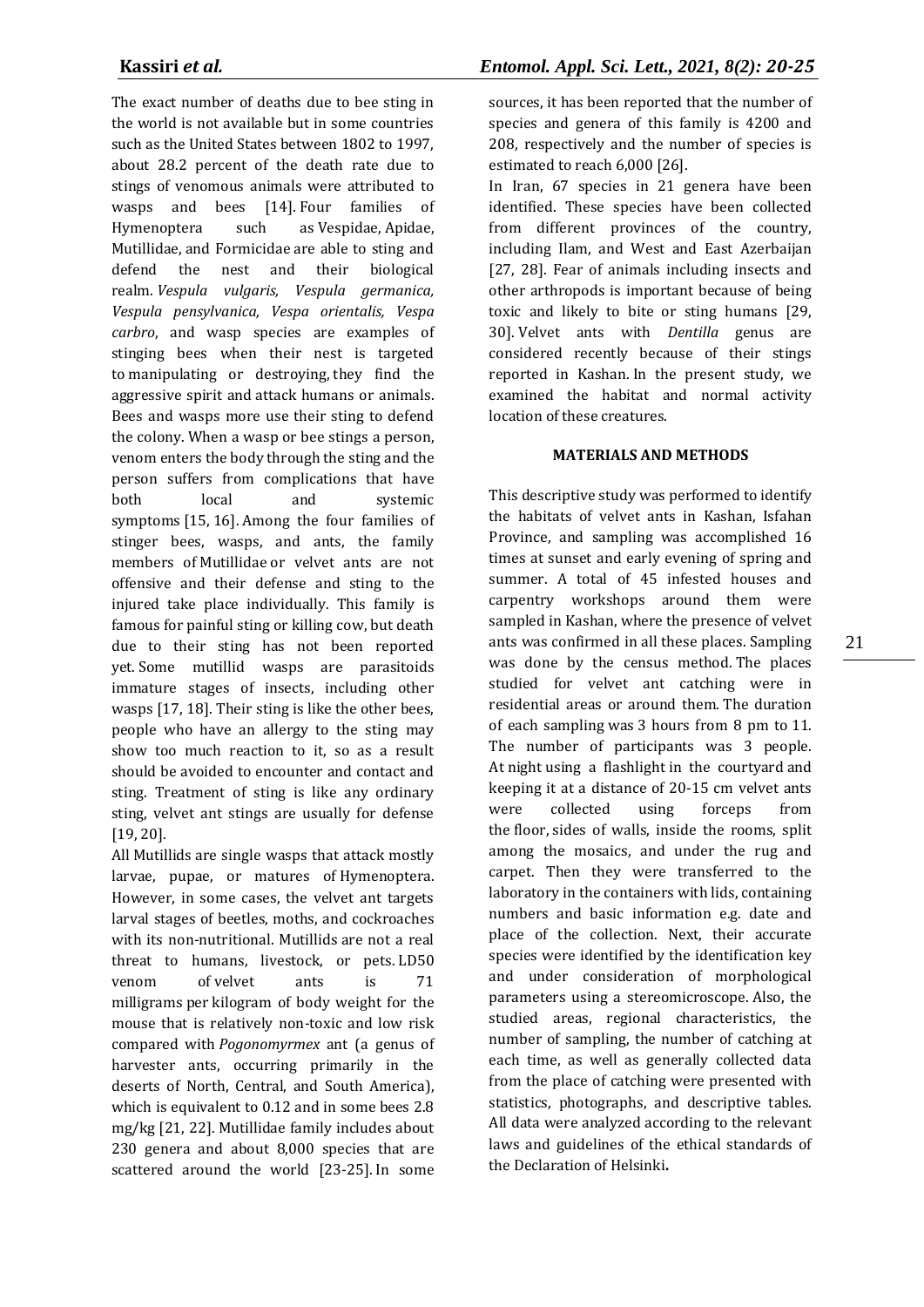### **RESULTS AND DISCUSSION**

During the study, 334 velvet ants were caught **(Figures 1 and 2)**. Catching areas and methods, and their number are presented in **Table 1**. The findings showed that velvet ants existed in all 45 locations. The average number of velvet ants collected at each sampling was 20. The highest rate of catch during the day was from the living rooms, inside the warehouse and under the carpet and rug. The highest rate of catch during the night and darkness was under the door lights of houses and inside the courtyards of houses in Ravand city and Qutb town. Velvet ants occupy various places inside residential houses, outside houses, and on the outskirts of Kashan city. They live during the day in warm weather in crevices or holes that are not exposed to light. Cracks in the concrete wall of gardens, cavities, and cracks in the old mud walls of gardens and homes are among these cases **(Figures 3-5)**. Velvet ants mostly live on the side of courtyard walls and fissure in the foundation walls and below the ground level where the humidity is enough. This species was observed under the separated pieces of the courtyard floor mosaics. In short, shelters of velvet ants during the day in the studied area were in cracks and holes under rocks, under the bark of the tree trunks, inside the cracks in the garden wall of houses, under wood and timber, and holes of muddy and brick walls. At night and after the dark, they come out of their shelters and are seen in the courtyard of houses, on the wall and often under the lights. Also winged or males types were identified in this situation.

**Table 1.** The location and sampling time of velvet ants by location, in infested areas in Kashan city

| rocauch, in infected areas in rigidian o                     |     |       |       |
|--------------------------------------------------------------|-----|-------|-------|
| Place of sampling                                            | Day | Night | Total |
| Side of courtyard                                            |     | 22    | 22    |
| Inside the cracks and seams mosaic<br>floor of the courtyard |     | 54    | 54    |
| Inside the living room and stockroom                         | 62  |       | 62    |
| Under the carpet and rugs                                    | 40  |       | 40    |
| Porch of homes                                               |     | 10    | 10    |
| Inside the carpentry workshop                                | 22  |       | 22    |
| Under the bark of trees                                      | 10  |       | 10    |
| Home entrance and exit door under<br>the light               |     | 84    | 84    |
| Courtyard floor of homes                                     |     | 30    | 30    |
| Total                                                        | 134 | 200   | 334   |

### Percent 40 60 100



Figure 1. Alive female velvet ants in the laboratory



**Figure 2.** Left: Head of the velvet ant. Right: Abdomen and stinger of the velvet ant.



**Figure 3.** Habitat of velvet ants inside the infested homes



**Figure 4.** Infestation of velvet ants in dark places in the infested homes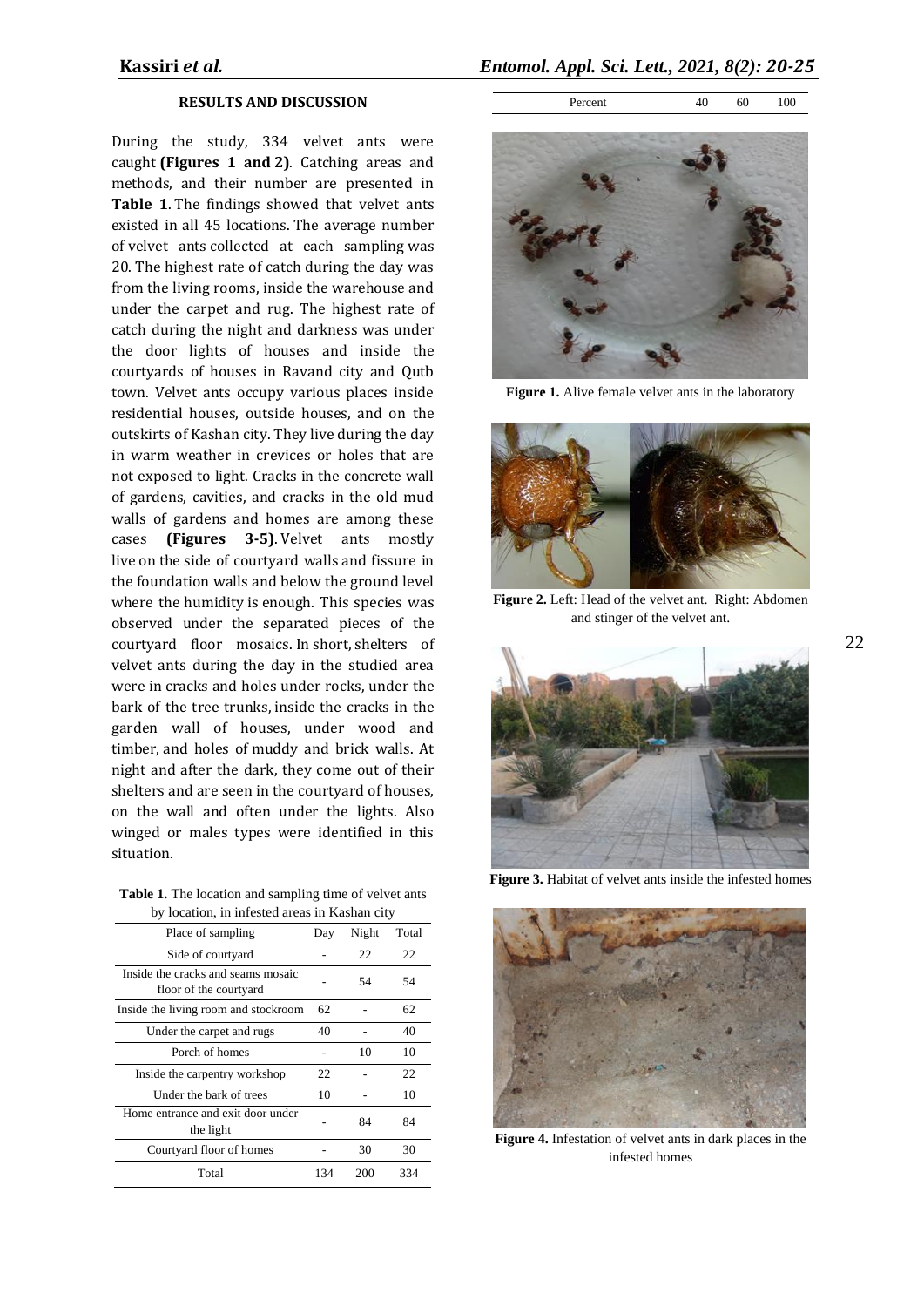

**Figure 5.** Activity location of the velvet ants on the border of the town

The results of the study showed that the velvet ants live in a wide range of places, inside and outside houses and on the outskirts of villages and towns. Velvet ants live inside the gaps or holes, which normally have high humidity. These cases included gaps in the gardens cement wall, inside the cracks and seams of the mosaics, inside the cavities and crevices, the old walls of workshops and residential houses. Velvet ants usually live at the lowest holes and fissures in the foundation wall or inside the ground, where the moisture is available enough and protects them from the hot and dry weather. It seems that hot and dry climate was the cause to enter into any gaps or holes during the day to survive in this dry climate and provides proper shelters for velvet ants in this area. This behavior is like the rest of other arthropods including scorpions, solifuges (sun spiders), and even reptiles [31-33].

According to local and indigenous people in the central region of Kashan, due to the stings and harassment of velvet ants, they have been repeatedly sprayed with strong pesticides, but after a while, their population has increased again and they have continued to cause harassment. It seems resistance to insecticides in Iran is not only limited to malaria vectors, but also it has occurred in insects with medical and health importance such as velvet ants [34]. These velvet ants were also exposed to insecticides when spraying against mosquitoes. For this reason, in recent years, after the increase in the population of velvet ants, their resistance to insecticides has been observed in a relatively short period of time. Due to the risks of environmental pollution of chemicals, it is necessary to investigate the possibility of using

# **Kassiri** *et al.**Entomol. Appl. Sci. Lett., 2021, 8(2): 20-25*

low-risk and environmentally friendly pesticides to combat pests. What was important about the velvet ants in this area was the sharp increase in population and their expansion, which increased every year, and therefore their contact with humans increased. With the increase in cases of velvet ants stings, people's complaints also increased. Some people suffered more injuries than others caused by sting. Most people were unable to perform normal activities due to the sting. That is why the sting of these insects is also important among the military forces [35- 38].

### **CONCLUSION**

According to preliminary studies in the past few years, every year more residential houses in Kashan City were infested to velvet ants. It is recommended to train home and individual protection methods, awareness of the life cycle of these pests, choose the right time to fight them to avoid the possibility of insecticide resistance, and improve residential environments.

**ACKNOWLEDGMENTS:** Authors would like to thank Research Health Vice-chancellery of Ahvaz Jundishapur University of Medical Sciences, Ahvaz, Iran and Kashan University of Medical Sciences, Kashan, Iran for their cooperation.

## **CONFLICT OF INTEREST:** None

### **FINANCIAL SUPPORT:** None

**ETHICS STATEMENT:** All data were analyzed according to the relevant laws and guidelines of the ethical standards of the Declaration of Helsinki. The Ahvaz Jundishapur University of Medical Sciences research review committee revised the research proposal according to the rule and regulation. The ethical principles of this research were investigated and discussed in the research committee of the above mentioned department and after making needed modifications, it was approved.

Accordingly, the study was approved by the Ethics Committee of Ahvaz Jundishapur University of Medical Sciences (ID: IRAJUMS.REC.1400.211). This project has been financially supported by Student Research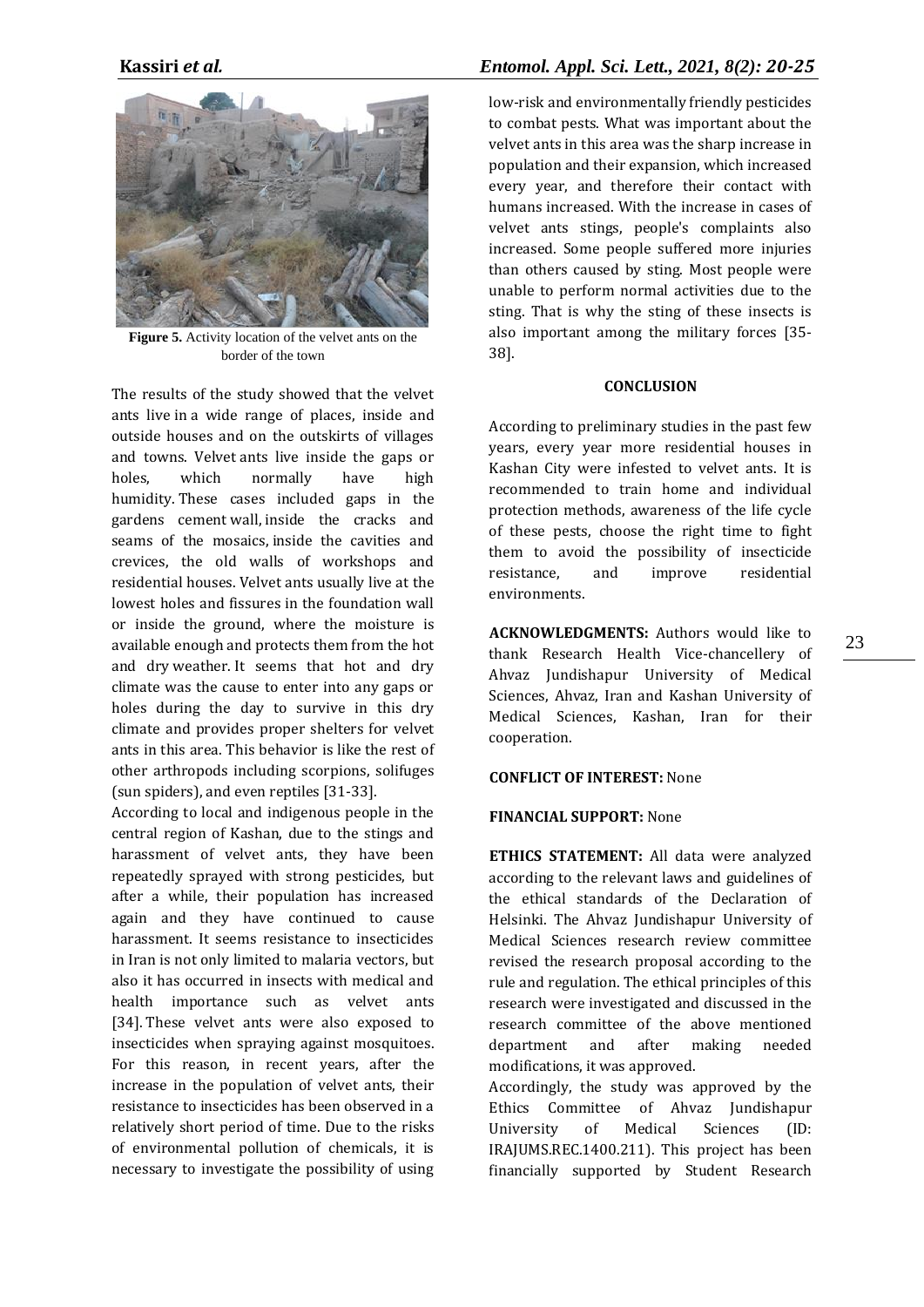Committee, Chancellor for Research Affairs of Ahvaz Jundishapur

University of Medical Sciences with project number 00S21. All authors participated in the research design and contributed to different parts of the research.

### **REFERENCES**

- 1. Dehghani R. Solpugidophobia in Iran: Real or illusion. J Biol Today's World. 2017;6(3):46-8.
- 2. Dehghani R, Kassiri H, Chaharbaghi N, Dehghani M. New Record of Myriopholis macrorhyncha (Jan, 1860) (Squamata: Leptotyphlopidae) from Isfahan Province, Central Iran. Entomol Appl Sci Lett. 2020;6(4):7-12.
- 3. Motevalli Haghi F, Dehghani R. A review of scorpions reported in Iran. J Mazandaran Univ Med Sci. 2017;27(151):213-26.
- 4. Kassiri H, Dehghani R, Kaviani M, Dehghani M, Kasiri M. First report of Hottentotta schach (Arachnida: Scorpionida: Buthidae) as a new record from Isfahan Province, Central Iran. J Entomol Res. 2020;44(1):153-6.
- 5. Kassiri H, Khodka I, Kazemi S, Kasiri N, Kassiri M. Epidemiologic - demo-graphic status of scorpion- stung patients in Khorramshahr County, Southwestern Iran. Entomol Appl Sci Lett. 2019;6(3):73-81.
- 6. Kassiri H, Khodkar I, Yousefi M, Kasiri N, Lotfi M. Descriptive- analytical evaluation of scorpion ating incidence in Masjed-Soleyman County, Southwestern Iran. Entomol Appl Sci Lett. 2019;6(2):13-9.
- 7. Motevalli Haghi F, Borna H, Dehghani R, Fazeli-Dinan M, Yazdani-Cherati J, Dehghan O, et al. Faunistic study of scorpions (Arachnida: Scorpiones) in Qaenat County in Iran in 2017. Qom Univ Med Sci J. 2020;14(4):66-74.
- 8. Dehghani R, Kassiri H. A checklist of scorpions in Iran (by 2017). Asian J Pharmaceutics. 2018;12(3):S880-7.
- 9. Dehghani R, Dadpour B, Kassiri H, Vahabzadeh M, Sadat Izadi-Avanji F, Mohammadzadeh N. Effects of the crude venome of Hemiscorpius lepturus (Scorpionida: Hemiscorpiidae) on mortality rate of white mice. Biochem Cell Arch. 2019;19(1):337-41.
- 10. Dehghani R, Kassiri H, Mazaheri-Tehrani A, Hesam M, Valazadi N, Mohammadzadeh M. A study on habitats and behavioral characteristics of hornet wasp (Hymenoptera: Vespidae: Vespa orientalis), an important medical-health pest. Biomed Res. 2019; 30(1):61-6.
- 11. Dehghani R, Kassiri H, Gharali B, Hoseindoost G, Chimehi E, Takhtfiroozeh S, et al. Introducing of a new sting agent of velvet ant Dentilla sp. (Hymenoptera: Mutillidae) in Kashan, Centerl of Iran (2014 2015). Arch Clin Infect Dis. 2018;13(6):e60553.
- 12. Yang L. Acute Kidney Injury in Asia. Kidney diseases. 2016;2(3):95-102.
- 13. Khoobdel M, Tavassoli M, Salari M, Firozi F. The stinging Apidae and Vespidae (Hymenoptera: Apocrita) in Iranian islands, Qeshm, Abu–Musa, Great Tunb and Lesser Tunb on the Persian Gulf. Asian Pac J Trop Biomed. 2014;4:S258-62.
- 14. Forrester JA, Holstege CP, Forrester JD. Fatalities from venomous and nonvenomous animals in the United States (1999-2007). Wilderness Environ Med. 2012;23(2):146- 52.
- 15. Cheng YN, Wen P, Dong SH, Tan K, Nieh JC. Poison and alarm: the Asian hornet Vespa velutina uses sting venom volatiles as an alarm pheromone. J Exp Biol. 2017;220(4):645-51.
- 16. Buys S. Notes on the nesting behavior of the bee-hunting wasp Trachypus fulvipennis (Tachenberg, 1875)(Hymenoptera: Crabronidae). Bol Mus Biol Mello Leitão. 2016;38(2):133-8.
- 17. Brothers DJ. Alternative life-history styles of mutillid wasps (Insecta, Hymenoptera). In: Bruton MN, editor. Alternative life-history styles of animals. Dordrecht: Kluwer Academic Publishers; 1989. p. 279-91.
- 18. Brothers DJ, Tschuch G, Burger F. Associations of mutillidae wasps (Hymenoptera, Mutillidae) with eusocial insects. Insectes Soc. 2000;47(3):201-11.
- 19. Severino M, Bonadonna P, Passalacqua G. Large local reactions from stinging insects: from epidemiology to management. Curr Opin Allergy Clin Immunol. 2009;9(4):334.
- 20. Golden DB, Demain J, Freeman T, Graft D, Tankersley M, Tracy J, et al. Stinging insect